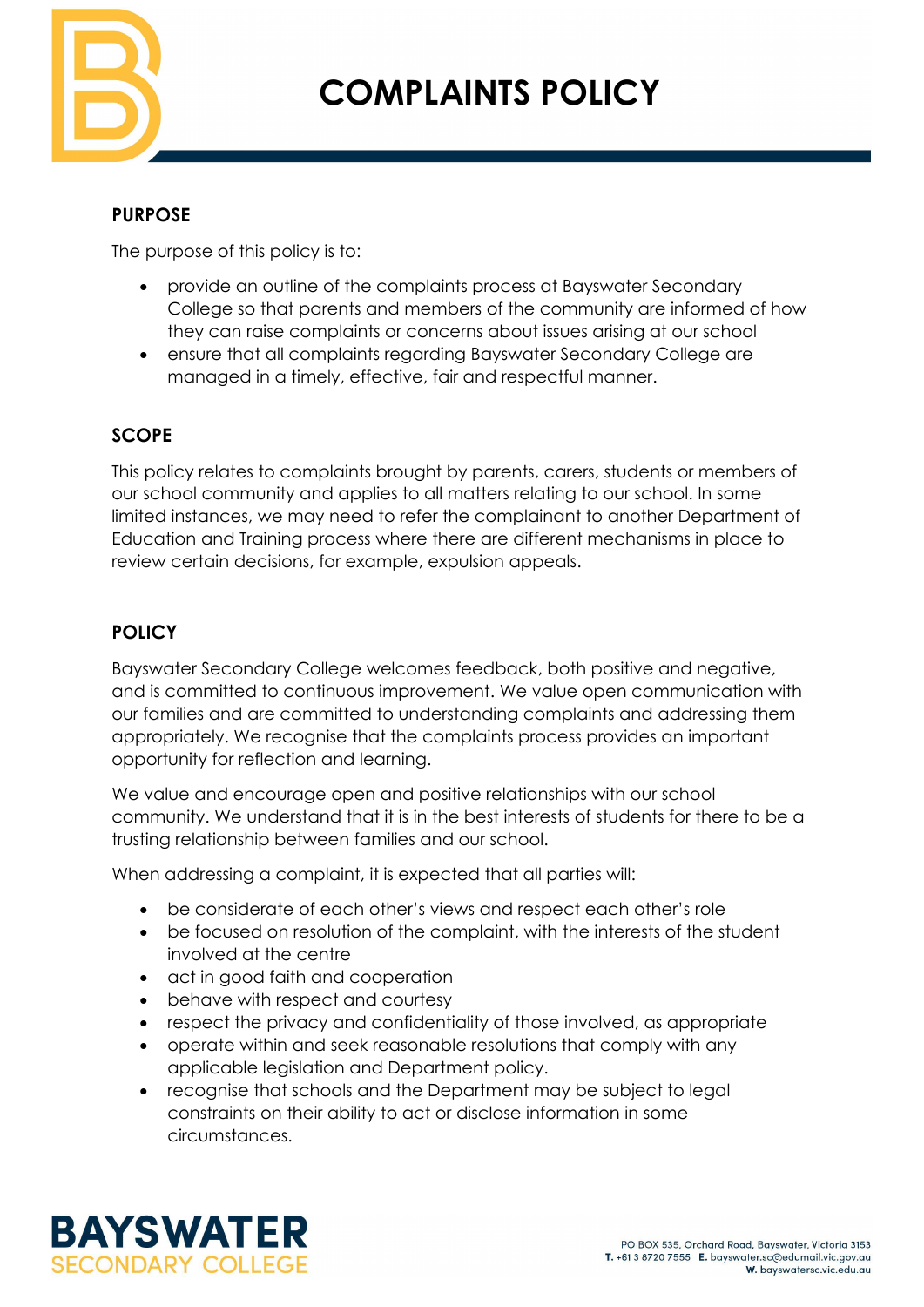#### **PREPARATION FOR RAISING A CONCERN OR COMPLAINT**

Bayswater Secondary College encourages parents, carers or members of the community who may wish to submit a complaint to:

- carefully consider the issues you would like to discuss
- remember you may not have all the facts relating to the issues that you want to raise
- think about how the matter could be resolved
- be informed by checking the policies and guidelines set by the Department and Bayswater Secondary College (see "Further Information and Resources" section below).

#### **SUPPORT PERSON**

You are welcome to have a support person to assist you in raising a complaint with our school. Please advise us if you wish to have a support person to assist you, and provide their name, contact details, and their relationship to you.

## **COMPLAINTS PROCESS**

Bayswater Secondary College is always happy to discuss with parents/carers and community members any concerns that they may have. Concerns in the first instance should be directed to your child's Home Group teacher, the relevant subject teacher, Sub School Coordinator or Sub School Leader. Where possible, school staff will work with you to ensure that your concerns are appropriately addressed.

Where concerns cannot be resolved in this way, parents or community members may wish to make a formal complaint to the Assistant Principal or Principal.

If you would like to make a formal complaint, in most cases, depending on the nature of the complaint raised, our school will first seek to understand the issues and will then convene a resolution meeting with the aim of resolving the complaint together. The following process will apply:

- **1. Complaint** received: Please either email, telephone or arrange a meeting through the front office with the Assistant Principal or Principal to outline your complaint so that we can fully understand what the issues are. We can discuss your complaint in a way that is convenient for you, whether in writing, in person or over the phone.
- **2. Information gathering**: Depending on the issues raised in the complaint, the Principal, Assistant Principal or nominee may need to gather further information to properly understand the situation. This process may also involve speaking to others to obtain details about the situation or the concerns raised.

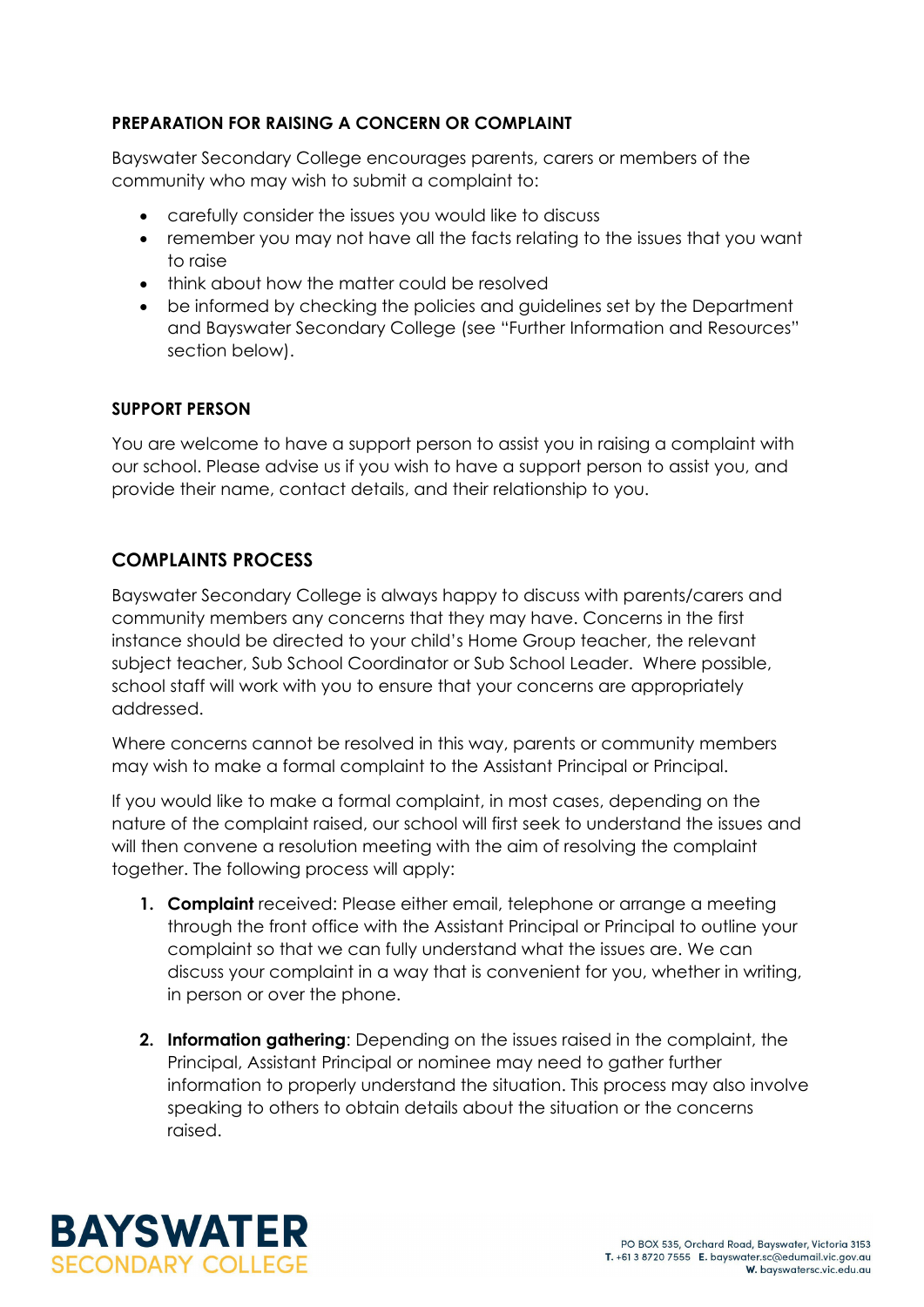- **3. Response**: Where possible, a resolution meeting will be arranged with the Assistant Principal or Principal to discuss the complaint with the objective of reaching a resolution satisfactory to all parties. If after the resolution meeting we are unable to resolve the complaint together, we will work with you to produce a written summary of the complaint in the event you would like to take further action about it. In some circumstances, the Principal may determine that a resolution meeting would not appropriate. In this situation, a response to the complaint will be provided in writing.
- **4. Timelines**: Bayswater Secondary College will acknowledge receipt of your complaint as soon as possible (usually within two school days) and will seek to resolve complaints in a timely manner. Depending on the complexity of the complaint, Bayswater Secondary College may need some time to gather enough information to fully understand the circumstances of your complaint. We will endeavour to complete any necessary information gathering and hold a resolution meeting where appropriate within 10 working days of the complaint being raised. In situations where further time is required, Bayswater Secondary College will consult with you and discuss any interim solutions to the dispute that can be put in place.

Please note that unreasonable conduct (e.g. vexatious complaints) may need to be managed differently to the procedures in this policy.

## **RESOLUTION**

Where appropriate, Bayswater Secondary College may seek to resolve a complaint by:

- an apology or expression of regret
- a change of decision
- a change of policy, procedure or practice
- offering the opportunity for student counselling or other support
- other actions consistent with school values that are intended to support the student, parent and school relationship, engagement, and participation in the school community.

In some circumstances, Bayswater Secondary College may also ask you to attend a meeting with an independent third party, or participate in a mediation with an accredited mediator to assist in the resolution of the dispute.